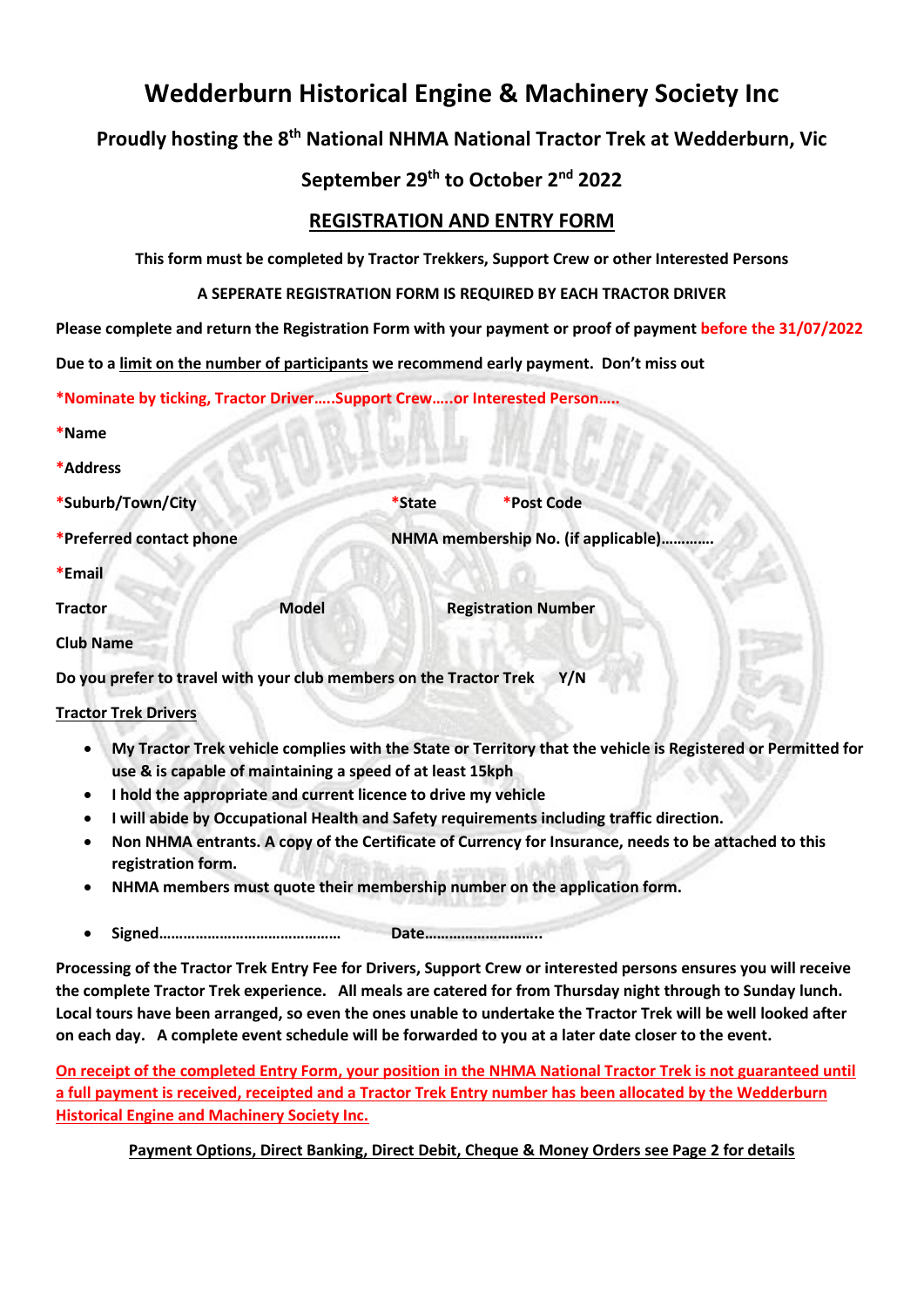**All Tractor Trek Participants are advised that onsite booking in will commence on Thursday the 29th September, 10am to 6pm and on Friday 6.30am to 8.30am.**

**It is important that you have confirmed your participation in all the Tractor Trek events. You will receive your individual welcome pack, itinerary, trek maps and local area information.**

**On the Thursday night a welcome BBQ for Tractor Trek Drivers and Support Crews will be available for you at the engine park. All catering is included in your entrance fee. No refund will be given under any circumstances if you decide not to attend any catered function during the event. If you are unable to attend a catered function you may nominate another person to attend in your place, provided that you have notified the Secretary and the person has your ticket to validate their position.**

### **Tractor Trek Entry Fees**

88 Post 2

100 L. L. L. L.

| <b>Tractor Trek Driver</b> | \$180.00 per driver (Full catering Package) | \$180 |
|----------------------------|---------------------------------------------|-------|
| Support crew               | \$170.00 p/person (Full catering package)   |       |
|                            | including the option of local bus tours)    | \$170 |

**For catering, Tractor Trek Driver and Support Crew (full catering package) will receive priority.**

**Please specify any special diet requirements…………………………….**

**OR**

**Support crews and persons who adopt the (Pay as you go option below) NB Light refreshments and snacks will also be available at the Engine Park over the 3 day event for you to purchase.**

| Catering for the support crew only. Pick and choose. Circle your choices then total your cost. |  |  |
|------------------------------------------------------------------------------------------------|--|--|
|                                                                                                |  |  |

| <b>Thursday night BBQ</b>        | \$10 | Thu       | X   |   |     |   |                  |                           | \$ |
|----------------------------------|------|-----------|-----|---|-----|---|------------------|---------------------------|----|
| <b>Continental/Hot Breakfast</b> | \$8  |           | Fri | X | Sat | X | Sun              | X                         | \$ |
| <b>Morning Tea</b>               | \$8  |           | Fri | X | Sat | X | Sun              | X                         | \$ |
| Lunch                            | \$15 |           | Fri | X | Sat | X | Sun              | $\boldsymbol{\mathsf{x}}$ | \$ |
| <b>Afternoon Tea</b>             | \$8  |           | Fri | X | Sat | X |                  |                           | \$ |
| <b>Evening 3 course meal</b>     | \$35 |           | Fri | X | Sat | X |                  |                           | \$ |
|                                  |      | <b>OR</b> |     |   |     |   | <b>Sub Total</b> |                           | \$ |

**Bus tours for the support crews. Buses will move you around the local attractions in Wedderburn & Boort. This will include lunching with the Trekkers on Friday and Saturday in the field.**

**Day Trips \$20 p/person per day Fri X Sat X \$.... Sub Total \$....**

**Total Payment \$............**

**Make payment to the, Wedderburn Historical Engine and Machinery Society**

**Post cheques to. P.O. Box 165 Wedderburn Vic 3518**

Don't forget to include your last name and initials as a reference on the chq or money order.

**Direct Banking: Bendigo Bank BSB 633 000 Acc No. 168197036 please use your Last name & Initials as a reference on the direct banking deposit. Please post your entry form and receipt of payment separately to the secretary or via email to [neilathorn8@gmail.com](mailto:neilathorn8@gmail.com) or barry.bolwell1@gmail.com**